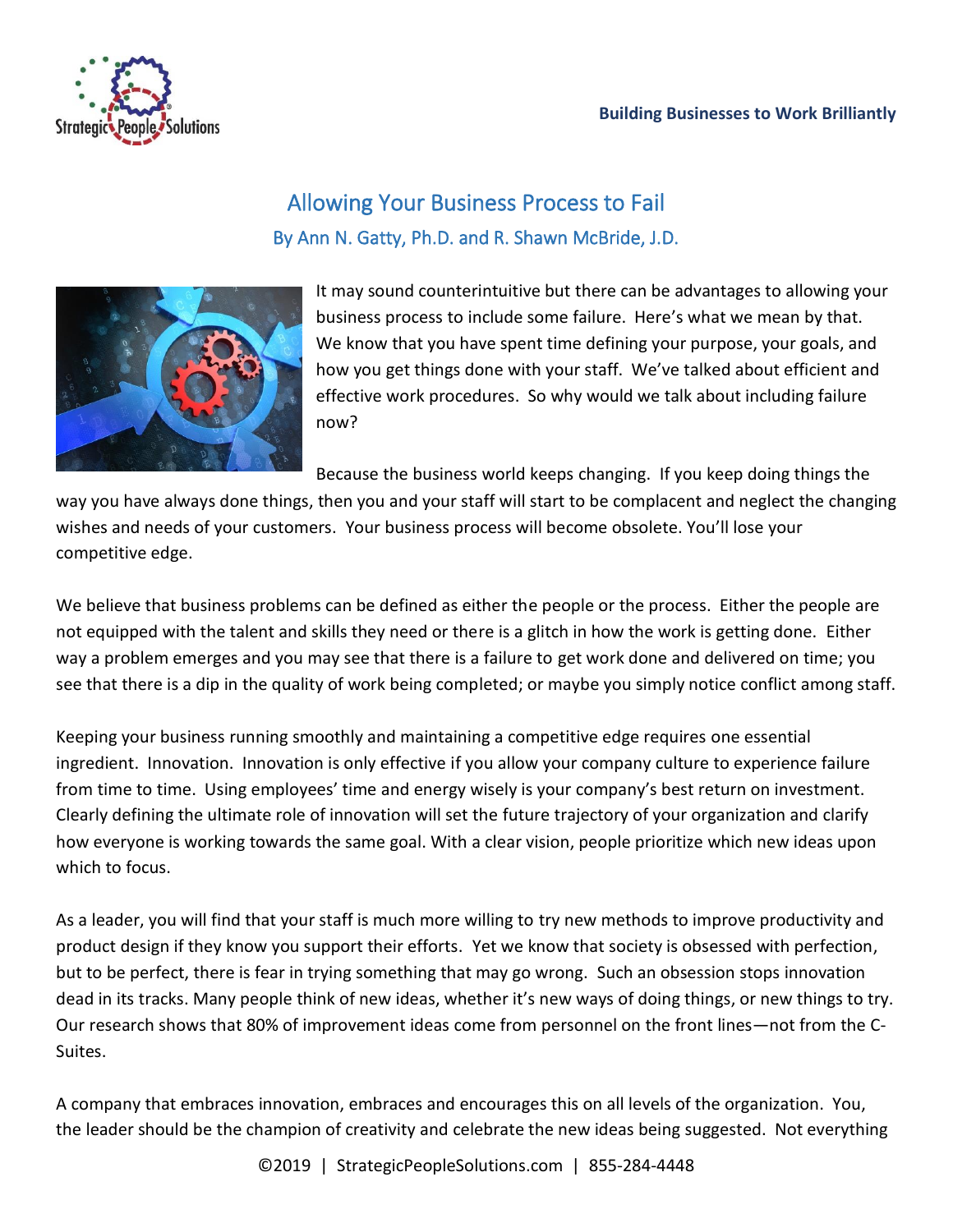

will be a success but failing to act on an idea will never produce success. As a leader, being willing to take risks should be part of the job. Realize that the only company that never experiences failure is the company that never tries anything new. How do we define failure? Failing to take action.

So, how do you as a leader encourage innovation in your business? Let's look at some character traits. We have found that honesty and integrity are two of the most valued traits employees find in leaders. Other traits include imagination, inspiration, knowledge, boldness, persistence and, occasionally, a contrarian mind-set. Leaders who can admit they made a mistake, or that the strategy they thought would work did not produce the expected results is more respected than one who never takes a chance. Failure is an event, not a character trait.

Leaders who take the time to bring the best talent into their business process know the rewards. If you never give your people the opportunity to make decisions and support them even when the decision doesn't work out, learning stops. People will not take a risk to make a decision if they know that the leader will not show support, or worse, chastise them for mistakes. Experiencing the limited consequences of poor judgment in smaller decisions is a learning opportunity for emerging leaders and a necessary step in their ability to handle more impactful decisions.

Trial and error is a part of being innovative. Anyone working on new ideas needs to know that you have their backs. When projects fail, and they will, workers who learn and move on will become more innovative. Risks will be taken when employees are encouraged to innovate and learn from failures. However, employees will become risk adverse if they are unsure of what you expect or are not given room to practice their own style of work.

Companies that embrace innovation within their culture, find ways to motivate and sustain that attitude. If your organization values integrated solutions, you will need to find employee recognition strategies that allow your workers to identify how their efforts and values are aligned with those of the company. Employees will be motivated to go above and beyond the set requirements of a project when they believe their voices are being heard and they are being recognized for their efforts to further the company's mission.

Building an innovative workplace can be elusive for a business, especially if workers are uncertain if there will be repercussions for making mistakes. Products that people don't buy and processes that are becoming cumbersome should be eliminated so that your staff can embark on fresh ideas and productive activities. More important than financial resources, time is a finite resource and people need to be engaged to be contributing to the bottom line.